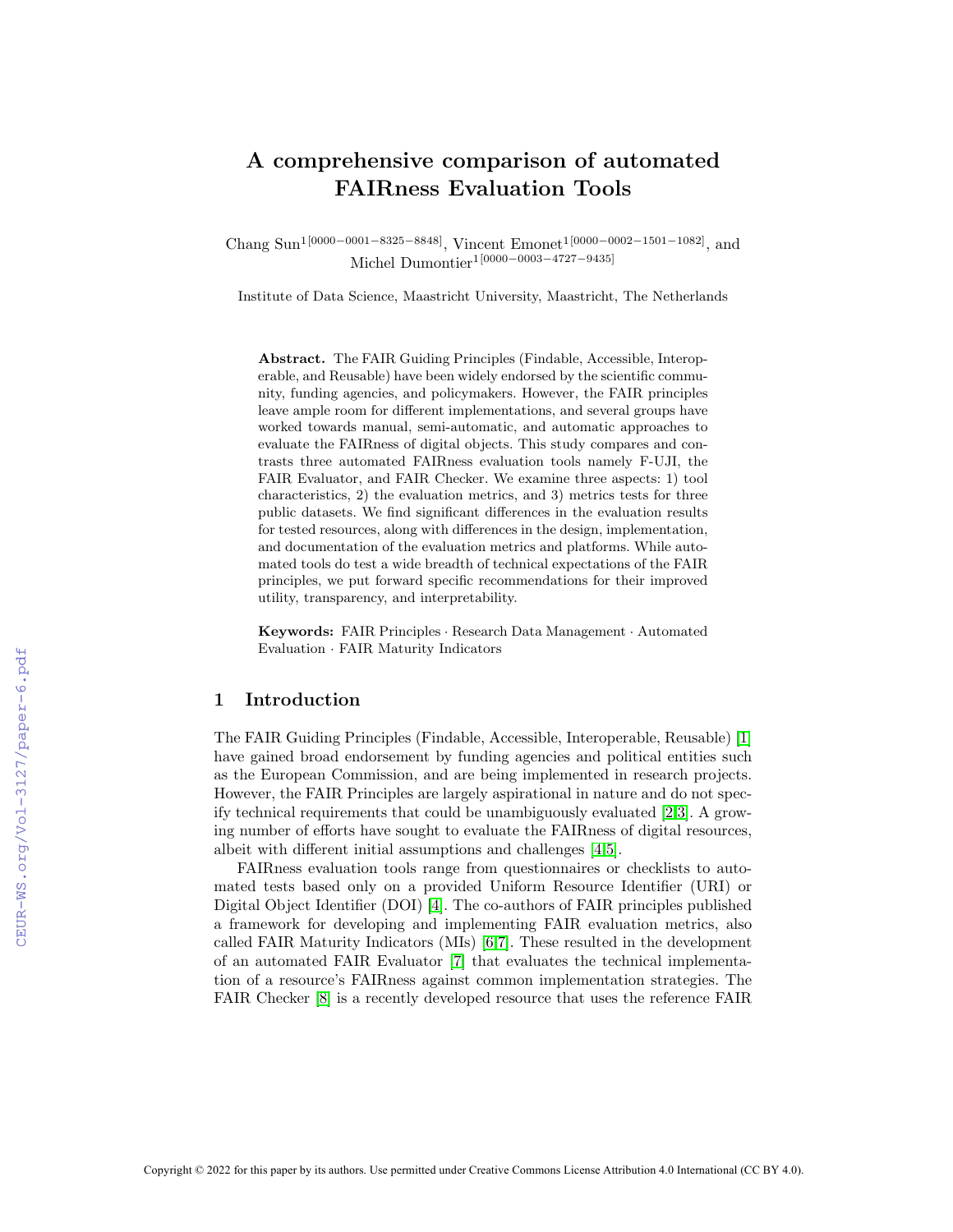MIs but offers an alternate user interface and result representation. F-UJI [\[9\]](#page-9-0) is an automated FAIR evaluation tool with its own metrics and scoring system. While these tools aim to systematically and objectively measure the FAIRness of the digital objects, they generate different FAIRness evaluation results owing to differences in strategies pertaining to information gathering, metric implementation, and scoring schemes.

We sought to compare and contrast three automated FAIRness evaluation tools (F-UJI, the FAIR Evaluator, and the FAIR checker) against their usability, evaluation metrics, and metric tests results. We generate evaluation results using three datasets from different data repositories. We discover the FAIRness evaluation tools have different coverage and emphases on the FAIR principles and apply different methods to discover and interpret the content of the digital objects. When assessing the comparable evaluation metrics, different tools may output conflicting results because of the different implementation of the metric tests. We analyze these observed differences and explore their likely bases. Our work is the first to offer a systematic evaluation of current automated FAIRness evaluators, with concrete suggestions for improving their quality and usability.

# 2 Materials and Methods

This study critically examines the functioning of the FAIR Evaluator, FAIR Checker, and F-UJI. These FAIRness evaluation tools are implemented as web applications that use web service APIs to execute a FAIRness evaluation and offer an interactive user interface through a web browser (Figure 1). These tools implement new or apply existing FAIRness evaluation metrics. Each metric has one or more compliance **metric tests** to determine if the digital object meets the requirements of the metric. These metric tests are the actual implementation of the evaluation metrics. Users invoke an evaluation by providing a valid URL or persistent identifier (PID) of the digital object's landing page. The tool executes a strategy to harvest relevant metadata on the URL (or its redirected URL) using a combination of content negotiation, embedded microdata, and HTTP meta rel links. The tools then test the harvested metadata, and tabulate whether and/or how they pass or fail the metric test(s). Finally, the tools present the results of the metric tests as an HTML web page that may otherwise be downloadable as a structured data file. We conducted a comprehensive comparison of the automated FAIRness evaluation tools focusing on 1) the characteristics of the evaluation tools, 2) the FAIRness evaluation metrics, and 3) the testing results using three public datasets.



Fig. 1. A general workflow of FAIRness evaluation tools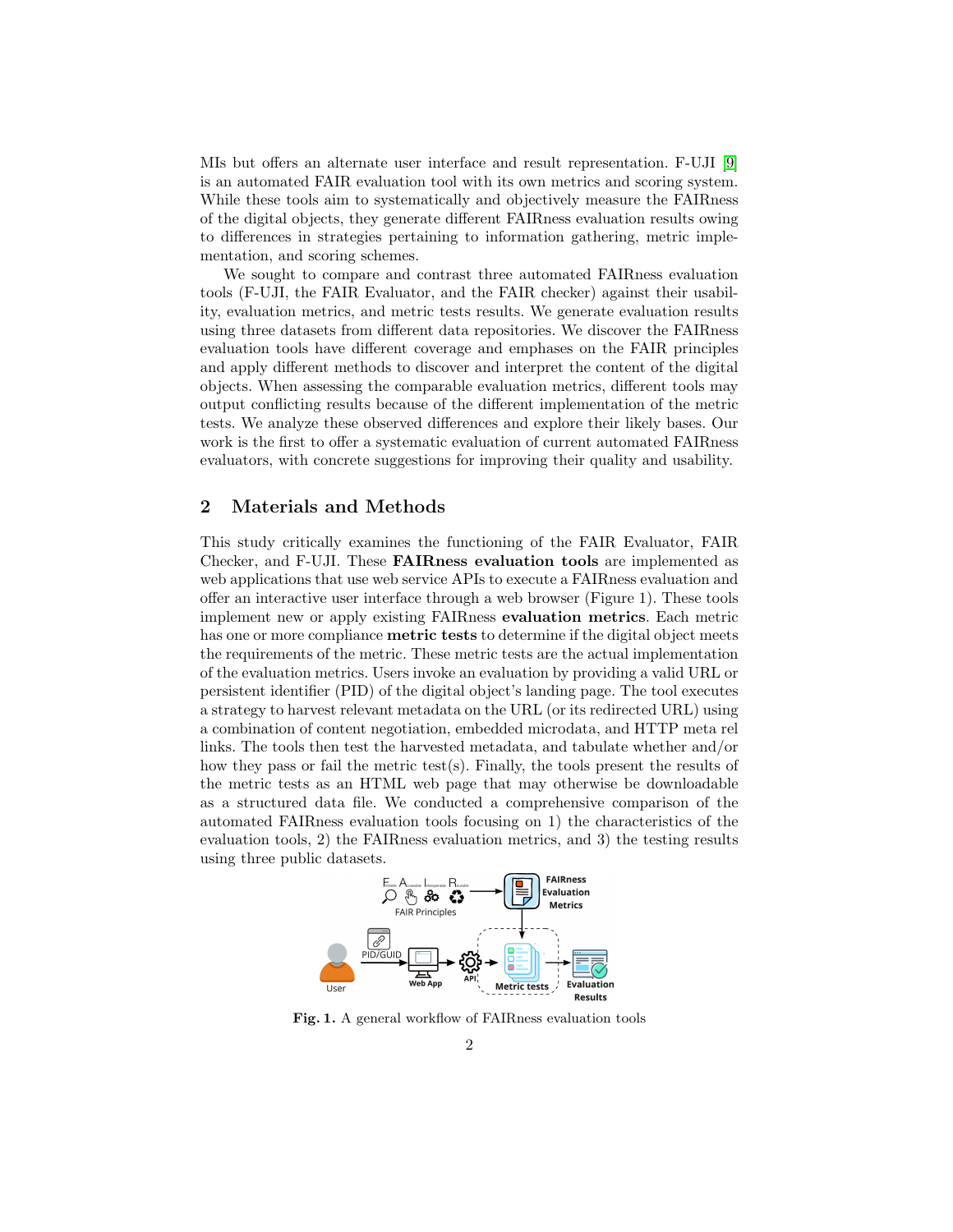## 2.1 Characteristics of the FAIRness evaluation tools

The automated evaluation tools are accessible via web applications and APIs. We extracted key features and specifications and reflected on the transparency (in terms of documentation) and extensibility of the tools. The elements such as the availability of source code, web application, the required inputs, the quality, and interpretation of the outputs are included.

#### 2.2 FAIRness Evaluation Metrics and metric Tests

At the heart of automated FAIRness evaluation are programs that examine data resources for the presence and quality of particular characteristics. F-UJI implemented FAIRsFAIR Data Object Assessment Metrics [\[10\]](#page-9-1), while the FAIR Evaluator implemented FAIRness Maturity Indicators (MIs) [\[6,](#page-9-2)[7\]](#page-9-3). The FAIR Checker applies the same MIs as the FAIR Evaluator but implements a distinct web application with a different user interface. Our comparison on evaluation metrics lies between those used by F-UJI and the FAIR Evaluator/FAIR Checker. The FAIR Evaluator documented the measurements and procedures of metric tests through Nanopublication, which is readable for both machines and humans. The source code for the metric tests and evaluator application is available. F-UJI presents the names of their metric tests on the web application and published the source code of the tests. The log messages from both tools potentially indicate what properties are assessed in the (meta)data. We compare each metric/indicator from both tools and pair the metrics that are comparable to each other based on their descriptions, metric tests, and output log messages.

#### 2.3 Tests on three public datasets

The last comparison focuses on the representation and interpretation of the evaluation results from F-UJI and the FAIR Evaluator. Three tested datasets in Table [1](#page-2-0) are from PANGAEA [\[11\]](#page-9-4), Kaggle [\[12\]](#page-9-5), and Dutch Institute for Public Health and Environment (RIVM) [\[13\]](#page-9-6). PANGAEA assists the users to submit data following FAIR principles. All submitted data are quality checked and processed for machine readability. Kaggle recommends but is not mandatory for users to upload data with description and metadata. Unlike PANGAEA and Kaggle that are open to the general users to upload data, the RIVM data portal hosts data from governmental or authorized resources. Due to the current trend of COVID-19, CORD-19 and NL-Covid-19 were selected to evaluate their FAIRness. GeoData was included because of its descriptive metadata and qualitychecked submission. The datasets are evaluated on F-UJI using its evaluation metrics v0.4 and software v1.3.5b and the FAIR Evaluator using its metric collection - "All Maturity Indicator Tests as of May 8, 2019".

| Name             | $\bold{Host}$ | Input for the assessment tools                                                                                        | Input type   |
|------------------|---------------|-----------------------------------------------------------------------------------------------------------------------|--------------|
| GeoData          |               | PANGAEA 10.1594/PANGAEA.908011                                                                                        | DOI          |
| $CORD-19$        | Kaggle        | www.kaggle.com/allen-institute-for- ai/CORD-19-research Metadata<br>-challenge                                        | landing page |
| NL-Covid-19 RIVM |               | $data.$ rivm.nl/meta/srv/eng/rdf.metadata.get?uuid=1c0fcd Metadata<br>$57-1102-4620-9cfa-441e93ea5604\&approved=true$ | in RDF       |

<span id="page-2-0"></span>Table 1. Datasets for testing the automated FAIRness evaluation tools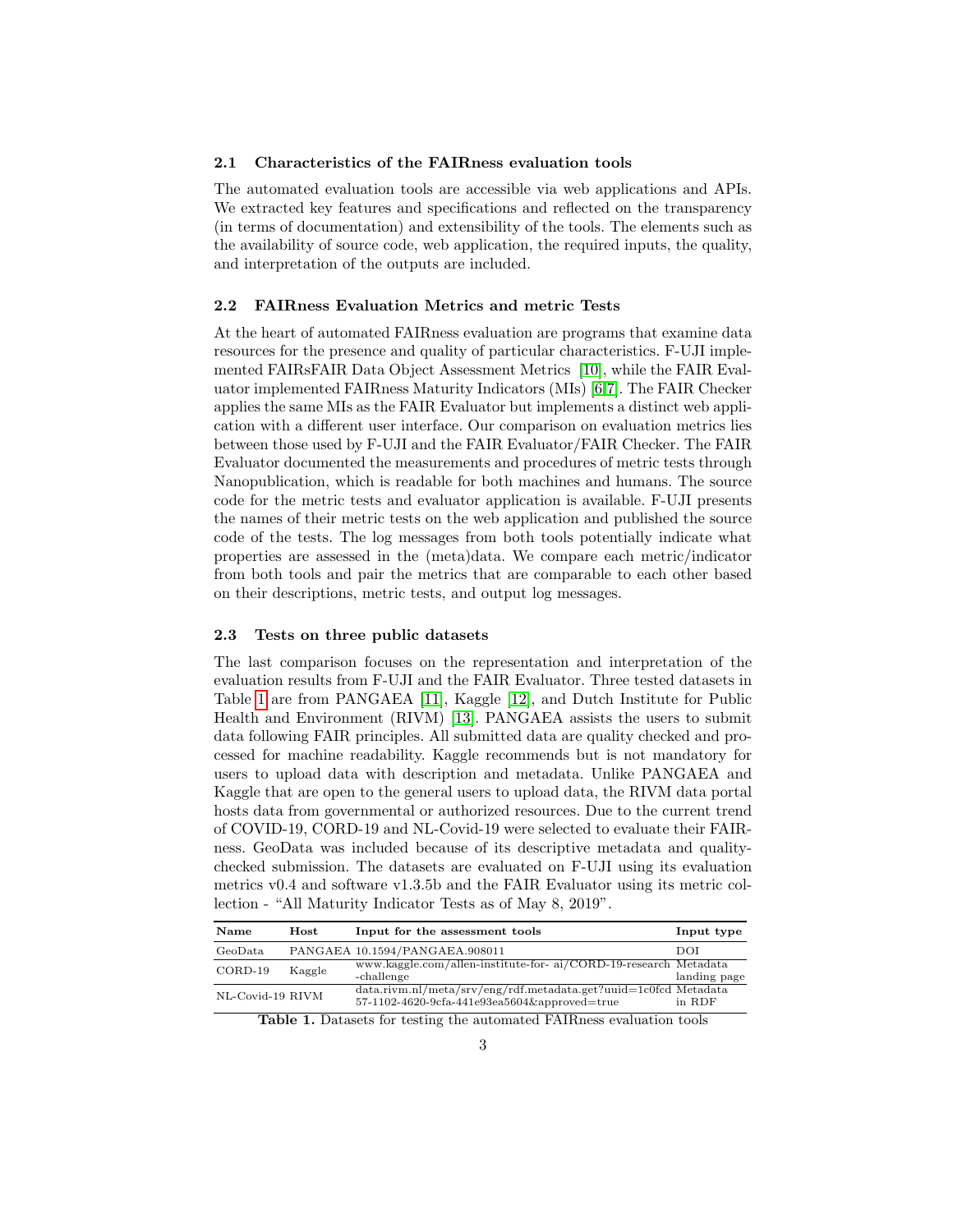# 3 Results

This section presents the results and analysis of comparing three evaluation tools. Comparison of the characteristics of the tools was performed with the FAIR Evaluator, FAIR Checker, and F-UJI, whereas a comparison of evaluation metrics was performed only with the FAIR Evaluator and F-UJI, as the FAIR Checker applies the same evaluation metrics as the FAIR Evaluator.

#### 3.1 Comparison of characteristics of the evaluation tools

As table [2](#page-3-0) shows, all tools are implemented as a standalone web application and API. Execution of the FAIRness evaluation is as follows: F-UJI requests a persistent identifier (PID) of the data or the URL of the dataset's landing page as input, while the FAIR Evaluator requests a global unique identifier (GUID) of the metadata. The following schemes are considered as PIDs by both tools: Handle, Persistent Uniform Resource Locator, Archival Resource Key, Permanent identifier for Web applications, and Digital Object Identifier. Both offer short descriptions about the input, while the FAIR Checker simply requests a URL or DOI without further explanation.

After the execution of the evaluation, each application presents the results differently. The FAIR Checker starts with a radar chart outlining the FAIRness scores along 5 axes (Findable, Accessible, Interoperable, Reusable, Total). The FAIR Checker does not provide detailed logs except the error messages. The FAIR evaluator presents the results of metric tests with the detailed applicationlevel logs. The results are assigned with PIDs and stored in a persistent database where users can search, access, and download as a JSON-LD file. The F-UJI also provides application-level logs as feedback to the rationality of the test results. However, the logs are not as detailed as the FAIR Evaluator. The results from F-UJI can be downloaded as a JSON file. F-UJI and the FAIR Evaluator are both based on APIs to make their FAIRness evaluation services accessible.

|                             | F-UJI                                         | <b>FAIR Evaluator</b>                                                  | <b>FAIR Checker</b>                                                 |
|-----------------------------|-----------------------------------------------|------------------------------------------------------------------------|---------------------------------------------------------------------|
|                             |                                               | Web application $ [www.f-uji.net](v1.3.5b) [w3id.org/AmIFAIR](v0.3.1)$ | [fair-checker.france-bioinfor]<br>$\vert$ matique.fr $\vert$ (v0.1) |
|                             | Requested input PID, URL of dataset           | GUID of the metadata                                                   | URL, DOI                                                            |
| Results export              | <b>JSON</b>                                   | JSON-LD                                                                | Not available                                                       |
| Output                      | Application-level logs                        | Application-level logs                                                 | Error logs                                                          |
| Metrics                     | 10 <sup>1</sup>                               |                                                                        |                                                                     |
| Source code                 | [github.com/pangaea-<br>$data-publisher/fuji$ | [github.com/FAIRMetrics/<br><b>Metrics</b>                             | [github.com/IFB-ElixirFr/<br>fair-checker]                          |
| Language                    | Python                                        | Ruby                                                                   | $\overline{\text{Python}}$                                          |
| Associated<br>project/group | <b>FAIRisFAIR</b>                             | FAIRSharing<br><b>FAIR Metrics Group</b>                               | French Institute for<br><b>Bioinformatics</b>                       |

Table 2. Comparison of FAIRness evaluation tools

## <span id="page-3-0"></span>3.2 FAIRness Evaluation Metrics

The latest evaluation metrics from F-UJI include 17 metrics to address the FAIR principles with the exception of A1.1, A1.2, and I2 (open protocol, authentication and authorization, FAIR vocabularies). The metrics are documented with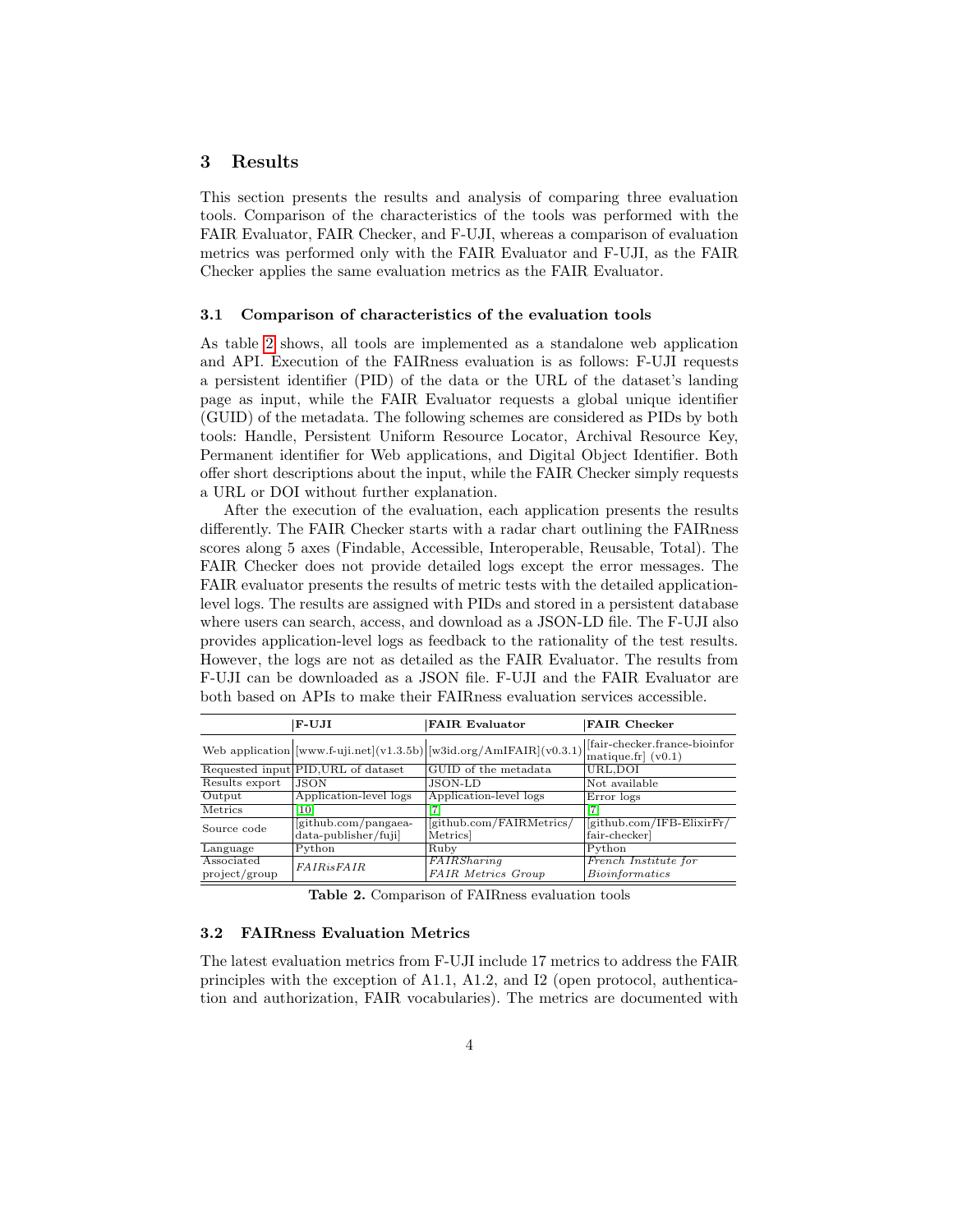identifiers, descriptions, requirements, and other elements [\[10\]](#page-9-1). The FAIR Evaluator used a community-driven approach to create 15 Maturity Indicators (MIs) covering the FAIR principles except for R1.2 and R1.3 (detailed provenance, community standards). The MIs are documented in an open authoring framework (<https://github.com/FAIRMetrics/Metrics>) where the community can customize and create domain-relevant, community-specific MIs. Table [3](#page-5-0) shows the comparison of F-UJI evaluation metrics v0.4 and the metric collection - "All Maturity Indicator Tests as of May 8, 2019" from the FAIR Evaluator corresponding to the FAIR principle. The comparable metrics are paired in the table.

F-UJI has two metric tests on data and three tests on metadata to assess the findability, while the FAIR Evaluator has six tests on metadata. The FAIR Evaluator requires PID for both metadata and data, while F-UJI only requires for the data. Two tools both check if the metadata is structured using JSON-LD or RDFa. However, the FAIR Evaluator requires metadata to be grounded in shared vocabularies using a resolvable namespace. F-UJI checks the predefined core elements in the metadata, such as title, description. and license.

Two tools evaluate the accessibility by assessing communication protocols for retrieving (meta)data, ensuring the (meta)data can be accessed through a standard protocol. The FAIR Evaluator requires authentication implementation on the data and authorizations on metadata, while F-UJI only requires metadata authorizations. The metadata persistence is discussed by both tools, but F-UJI does not implement it in their tool. The argument is that programmatic evaluation of the metadata preservation can only be tested if the object is deleted or replaced [\[10\]](#page-9-1). However, the FAIR Evaluator measures the metadata persistence by looking for a persistence policy key or predicate in the metadata.

To evaluate the interoperability, the FAIR Evaluator tests whether the metadata and data are structured and represented using ontology terms. F-UJI only focuses on the structure of metadata. Compared to F-UJI, the FAIR Evaluator has extensive measurements on both metadata and data to evaluate the interoperability. In the evaluation of reusability, F-UJI has more comprehensive measurements than the FAIR Evaluator. The FAIR Evaluator checks if license information is included in the metadata. By contrast, F-UJI setup four tests for metadata and one test for data to check the richness, licenses, and provenance of metadata and applied community-standards in metadata and data.

#### 3.3 Compare the test results on public datasets

The evaluation results of three datasets are shown in Table [4.](#page-6-0) The full results are accessible on <https://doi.org/10.5281/zenodo.5539823>. Geodata scored perfect on all the metrics from F-UJI, but 17 out of 22 from the FAIR Evaluator. 4 out of 5 failed tests in the FAIR Evaluator assessed aspects that are not listed in F-UJI. The test on the persistence of the data identifier (F1-01D, F1-02D, MI F1B) had different results from F-UJI and the FAIR Evaluator. Additionally, if qualified outward references in metadata (I3-01M, MI I3A) and licenses in metadata  $(R1.1-01M, MI\_R1.1)$  also had different results from two evaluators on the tested datasets. These differences are examined further in the Discussion.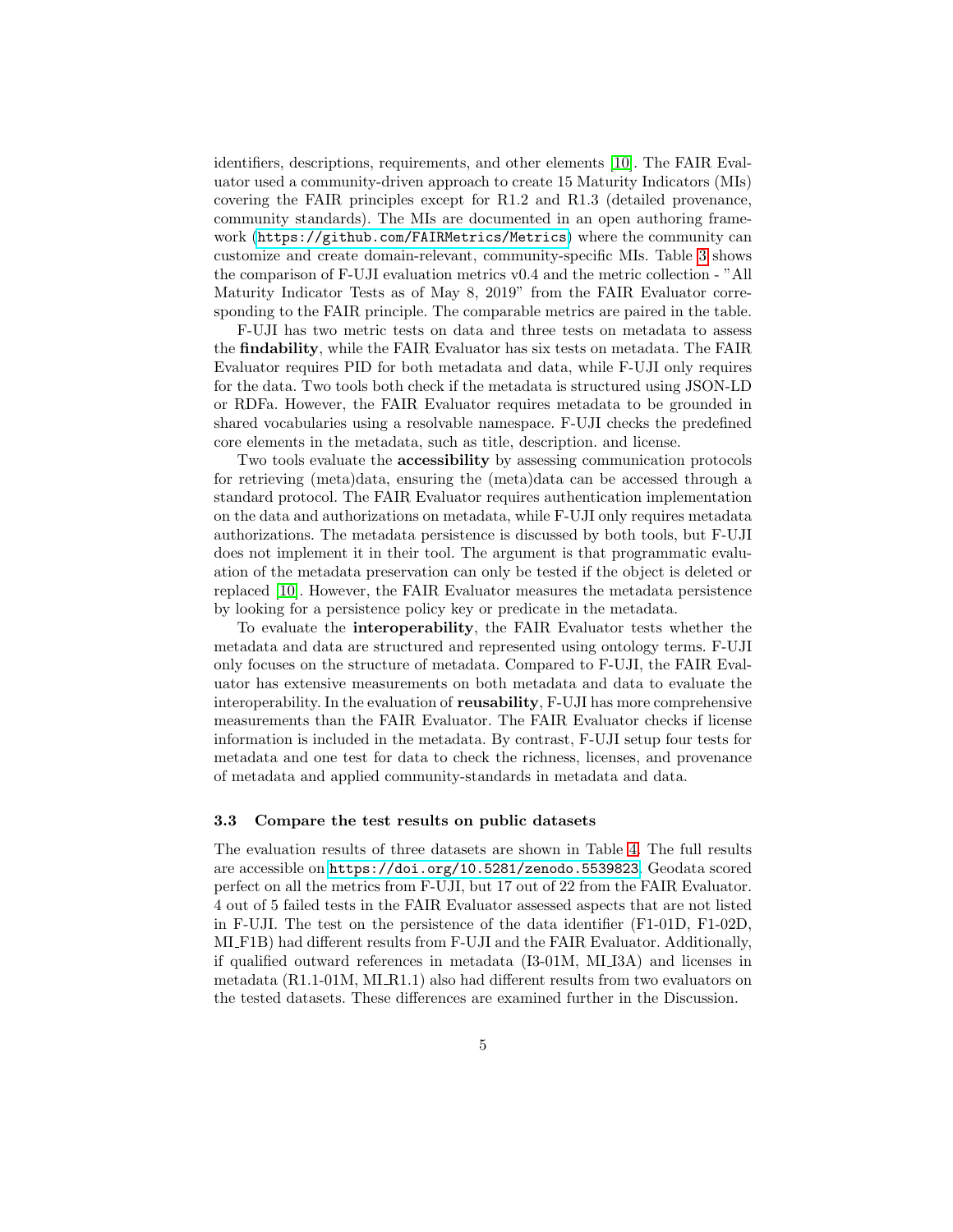<span id="page-5-0"></span>Table 3: Comparison of FAIRness evaluation metrics from all tools. Table 3: Comparison of FAIRness evaluation metrics from all tools.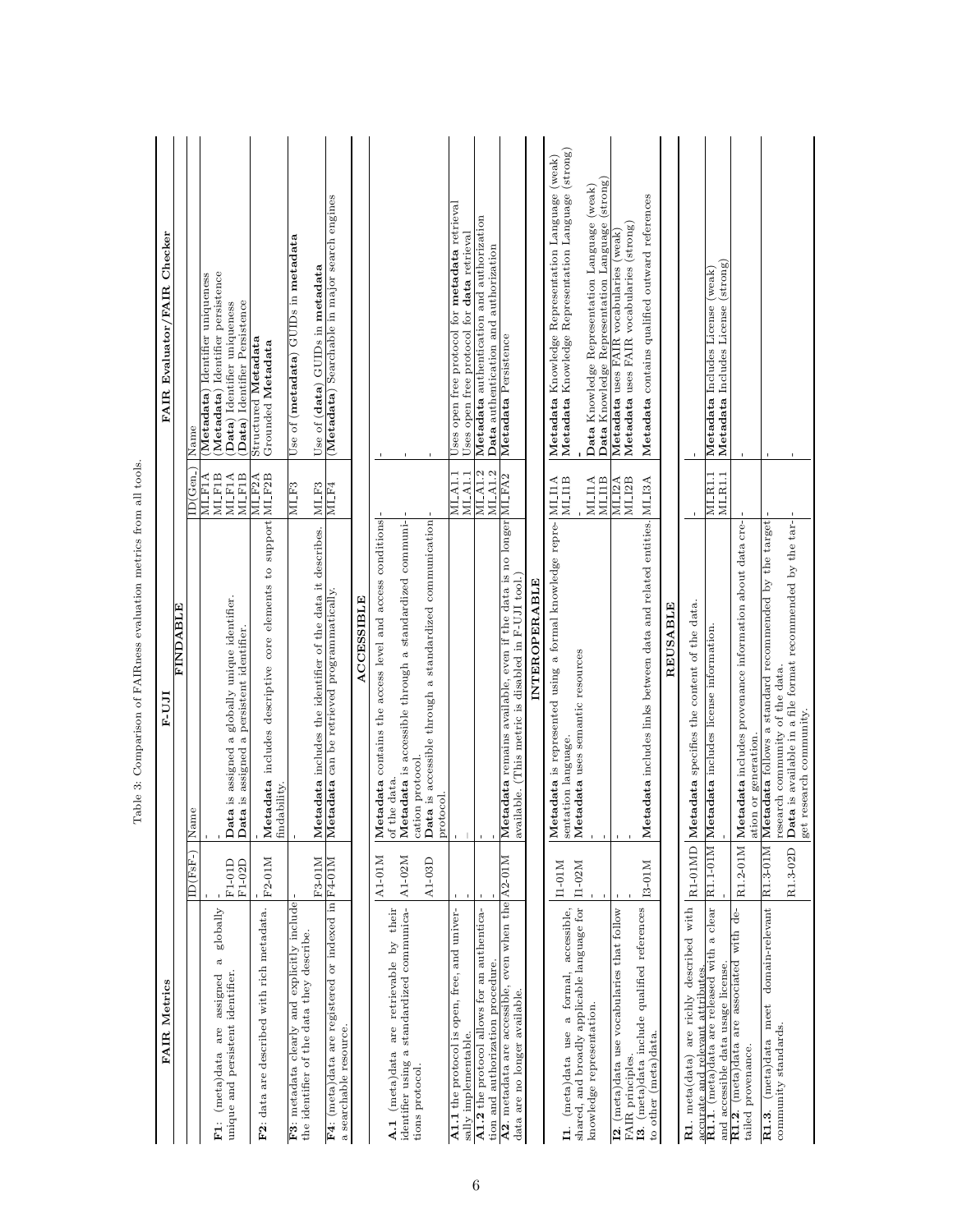<span id="page-6-0"></span>

| F-UJI                                                                                      | FE                          | GeoData<br>F-UJI | FE | $CORD-19$<br>$ F-UJI $ | FE     | NL-Covid-19<br> F-UJI | FE         |
|--------------------------------------------------------------------------------------------|-----------------------------|------------------|----|------------------------|--------|-----------------------|------------|
| $F1-01D$<br>$F1-02D$<br>$F4-01M$                                                           | $MI_F1B$<br>MLF3<br>$MI_F4$ |                  |    |                        | X<br>Х | Х                     |            |
| $A1-01M$                                                                                   |                             |                  |    |                        |        | Х                     |            |
| $I1-02M$<br>$I3-01M$                                                                       | $MI_12B$<br>MI_I3A          |                  | х  | Х                      | X      | x                     |            |
| $R1.1-01M$ $MLR1.1$<br>$R1.3-01M$<br>$R1.3-02D$<br>Passed/total tests: $16/16$ 17/22 12/16 |                             |                  |    |                        | x      | $13/22$  11/16        | x<br>13/22 |

Table 4. Selected results of evaluating datasets using F-UJI and FAIR Evaluator (FE).

CORD-19 failed 4 tests in F-UJI and 9 tests in the FAIR Evaluator mostly in the evaluation of the I and R. The poor quality of metadata of CORD-19 causes further failures in the other tests in both evaluation tools such as the persistence of the metadata identifier (F1-02D), metadata includes license (MI R1.1). NL-Covid-19 had the lower FAIRness score from F-UJI among the three datasets (11 out of 16) and 13 out of 22 in the FAIR Evaluator. It has the same issue of the quality of metadata as the second dataset, but outperformed in the knowledge representation in data. Neither F-UJI nor the FAIR Evaluator detected the license information in the metadata of NL-Covid-19, but the metadata clearly indicates NL-Covid-19 comply with a valid license.

## 4 Discussion

This study compares three automated FAIRness evaluation tools on the characteristics of the tools, the evaluations metrics and metric tests, and the results of evaluating 3 datasets. The outstanding feature of the FAIR Evaluator is the community-driven framework that can be readily customized, by creating and publishing an individual or collection of Maturity Indicators (MIs) to meet the domain-related and community-defined requirements of being FAIR. The MIs and metric tests that are registered by one community are discovered and can be grouped to maximize the reusability across communities. All published MIs and conducted FAIRness evaluations are stored in a persistent database and can be browsed and accessed by the public. F-UJI visualizes the evaluation results and represents the output with better aesthetics. The source code is publicly available in Python, and well-structured for each metric test. The FAIR Checker uses the FAIR Evaluator API to perform the resource assessment, and has a more aesthetic presentation including recommendations to the failed tests, but does not allow the selection of particular metrics tests or collections, and does not offer the detailed output.

## 4.1 Transparency of the FAIRness evaluation tools

All the evaluation tools suffer from some aspect of clarity and transparency. F-UJI's source code is open and each evaluation metric is described in an accompanying article. However, without technical specifications of the application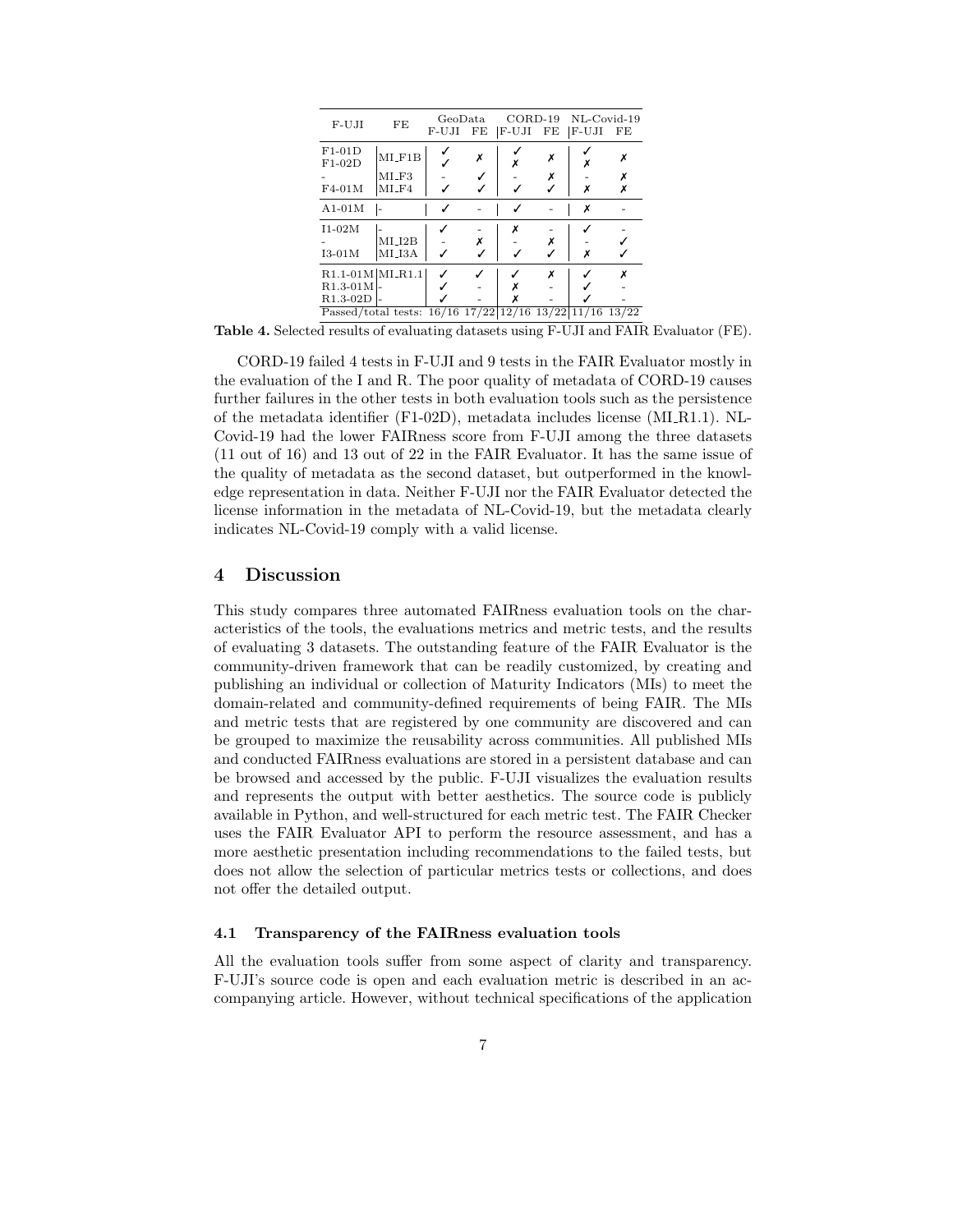functioning, it is challenging to scan the whole code repository to learn how each metric was technically implemented. It is unclear what properties are assessed and how to improve the FAIRness of the objects. F-UJI gives a FAIRness score and a maturity score to the digital objects based on the metric tests. But it is lacks of description of how these tests are scored and how the scores are operated.

The FAIR Evaluator published its MIs and metric tests in a public Git repository. The web application of the FAIR Evaluator presents detailed log messages which potentially indicate what has been tested and what caused the test failure. However, the users still suffer from the insufficient transparency of the implementation. The FAIR Checker only generates the final test results (pass or not pass) without further explanations.

## 4.2 Differences among the tools

In the comparison of the evaluation metrics, F-UJI has comprehensive metrics for Reusability, while the FAIR Evaluator focuses on the Interoperability. The evaluation results from three datasets reveal more significant differences between F-UJI and the FAIR Evaluator which result in conflicting results for the same metric. We summarize the following three key reasons.

1) Different understanding of certain concepts. When evaluating Geodata, F-UJI recognizes the DOI (10.1594/PANGAEA.908011) as the data identifier. F-UJI considers DOI as a persistent identifier (PID) and determines that Geodata has a valid PID for the data. However, the FAIR Evaluator defined the DOI as the identifier for the metadata instead of the data. The data download URL is recognized as the data identifier by the FAIR Evaluator. Thus, F-UJI and the FAIR Evaluator have different understanding and definitions of data and metadata identifiers, which result in differing test results.

2) Different depth of information extraction. F-UJI and the FAIR Evaluator gave conflicting results in determining whether metadata contained license information in CORD-19. F-UJI reported that license information was found, while the FAIR Evaluator did not recognize the license. From the output logs, two tools were both able to capture "Other (specified in description)" as the license information in the metadata. However, the FAIR Evaluator failed the "metadata contains licenses" test because the FAIR Evaluator requires a valid value of a license property (i.e. a URL). F-UJI passed the test but the given information for the license property is not recognized as a valid license.

When evaluating NL-Covid-19, F-UJI and the FAIR Evaluator both failed the test on "metadata contains licenses". However, the license information is clearly included in the metadata of NL-Covid-19 (RDF format) with two statements. F-UJI is unable to find the license predicate in the metadata, while the FAIR Evaluator found the license predicate but only processed the first statement - "Geen beperkingen" as an invalid license. Unfortunately, the FAIR Evaluator did not continue to process the second statement which contains the valid license information. In this case, neither F-UJI nor the FAIR Evaluator are able to find the valid licenses in the metadata of NL-Covid-19.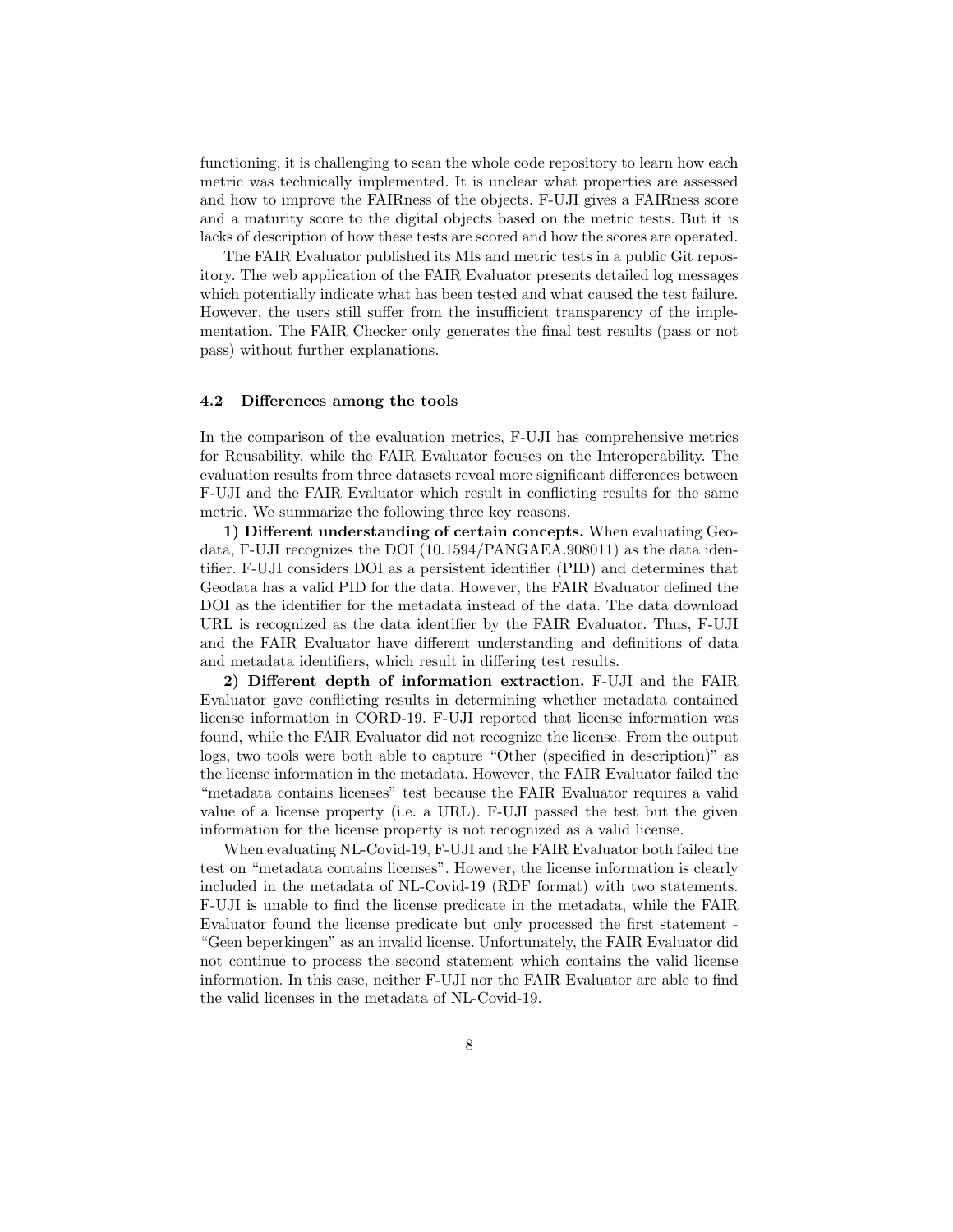3) Different implementations of the metrics. F-UJI and the FAIR Evaluator both examine whether the relationships within (meta)data between local and third-party data are explicitly indicated in the metadata (I2-01M, MI I3A). In the evaluation of NL-Covid-19, the FAIR Evaluator passed the test by discovering 26 out of 45 triples in the linked metadata pointed to resources that are hosted by a third party. F-UJI did not pass this test because it could not exact any related resources from the metadata. The conflicting test outcome results from the different implementation of recognizing the relationship between the local and third-party data. F-UJI requires the relationship properties that specify the relation between data and its related entities have to be explicit in the metadata and use pre-defined metadata schemas (e.g., "RelatedIdentifier" and "RelationType" in DataCite Metadata Schema). Compared to F-UJI, the FAIR Evaluator has a broader requirement for acceptable qualified relationship properties by including numerous ontologies which include richer relationships.

#### 4.3 Potential limitations

This study has several limitations. The comparison of evaluation metrics between F-UJI and the FAIR Evaluator is based on the description of each metric, metric tests, and log messages. We did not conduct a detailed examination of their implementation. The FAIR Evaluator published technical specifications for each Maturity Indicator and its metric tests as well as the source code of implementation. F-UJI shares its source code and descriptions of the metrics in an article. However, metric tests and their implementation have not been sufficiently discussed. A possible solution for comparing the evaluation tools on the implementation level is to scan their entire source code. However, this will require an extensive effort by experts in both Ruby and Python to conduct this task.

The discovery of the evaluation results from the three tools is possibly limited by our selection of the datasets. To increase the objectiveness of the evaluation, more representative datasets from various data repositories are required to test the different evaluation tools. A potential solution could be to construct a framework that evaluates and compares the FAIRness evaluation tools in an automatic and systematic manner. The framework executes the evaluation tools on a set of standard benchmarking datasets, examines what properties are being tested, and generates evaluation results automatically. This automated evaluation framework will overcome the qualitative nature of the current study and the shortcomings of requiring substantial manual effort and proning to the errors. Finally, the evaluation tools in this study are all under active development. The evaluation metrics and implementations of metric tests in these tools can probably be changed over time.

# 5 Conclusion

This study conducted a comprehensive comparison among three automated FAIRness evaluation tools (F-UJI, the FAIR Evaluator, and the FAIR checker)